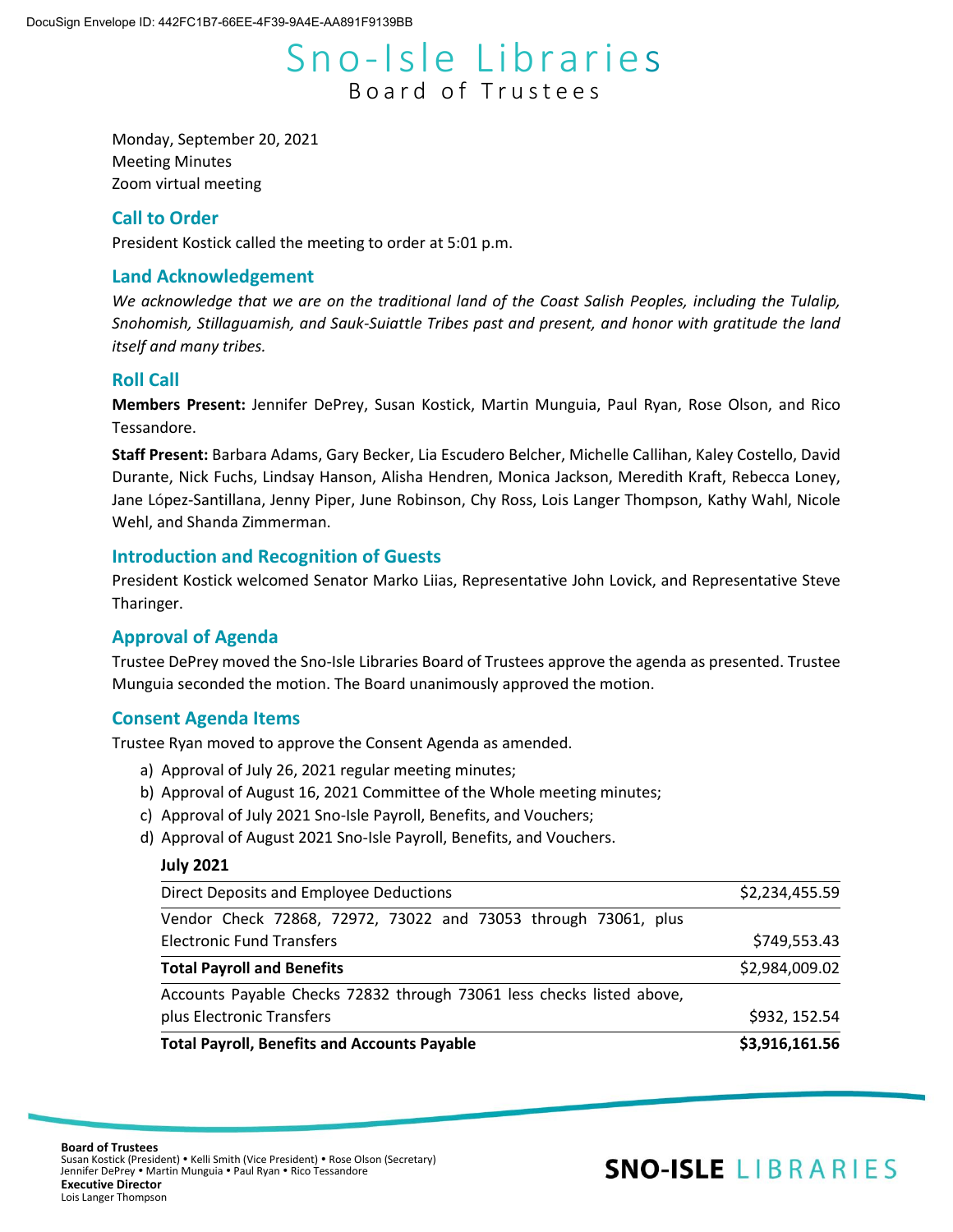September 20, 2021 2 Meeting Minutes

#### **August 2021**

| \$1,059,560.94 |
|----------------|
|                |
|                |
| \$2,990,392.54 |
| \$666,114.63   |
|                |
| \$2,324,277.91 |
|                |

Trustee DePrey seconded the motion. The Board unanimously approved the motion.

# **Public Comment**

There were no public comments to the Board.

# **Communications to the Board**

President Kostick informed the Board of two customer communications to the Board.

# **Executive Director's Report**

#### **Strategic Goals Update**

#### Optimize Library funding

Assistant Director of Strategic Relations Susan Hempstead introduced guests Senator Marko Liias, Representative John Lovick, and Representative Steve Tharinger to the Sno-Isle Libraries Board of Trustees.

On behalf of Sno-Isle Libraries, Assistant Director of Strategic Relations Hempstead expressed appreciation to the attending legislators for their support of public libraries and especially Sno-Isle Libraries, through legislation and the appropriation of state capital grants.

#### Senator Marko Liias

Senator Liias, who represents the 21<sup>st</sup> Legislative District in southwest Snohomish County, described his vision for the Mariner Community Campus project and the access to library services it will provide to the Mariner community. A community campus would serve as a third place for people to gather outside of work, school, or home.

Senator Liias has been a committed partner with Sno-Isle and championed legislation to streamline the ability of public libraries to create library capital facility areas in 2020. After visiting the Mariner Library when it opened and witnessing the passion for library services in the area, he has led the effort to secure over \$4 million in state capital grants for the Mariner Community Campus.

#### Representative Steve Tharinger

Representative Tharinger, Chair of the House Capital Budget Committee, represents the 24<sup>th</sup> Legislative District on the Olympic Peninsula. Representative Tharinger explained the genesis of the Washington State Library Capital Improvement Program within the biennial capital budget, as a response to frequent requests of Legislators for library funds for their local communities.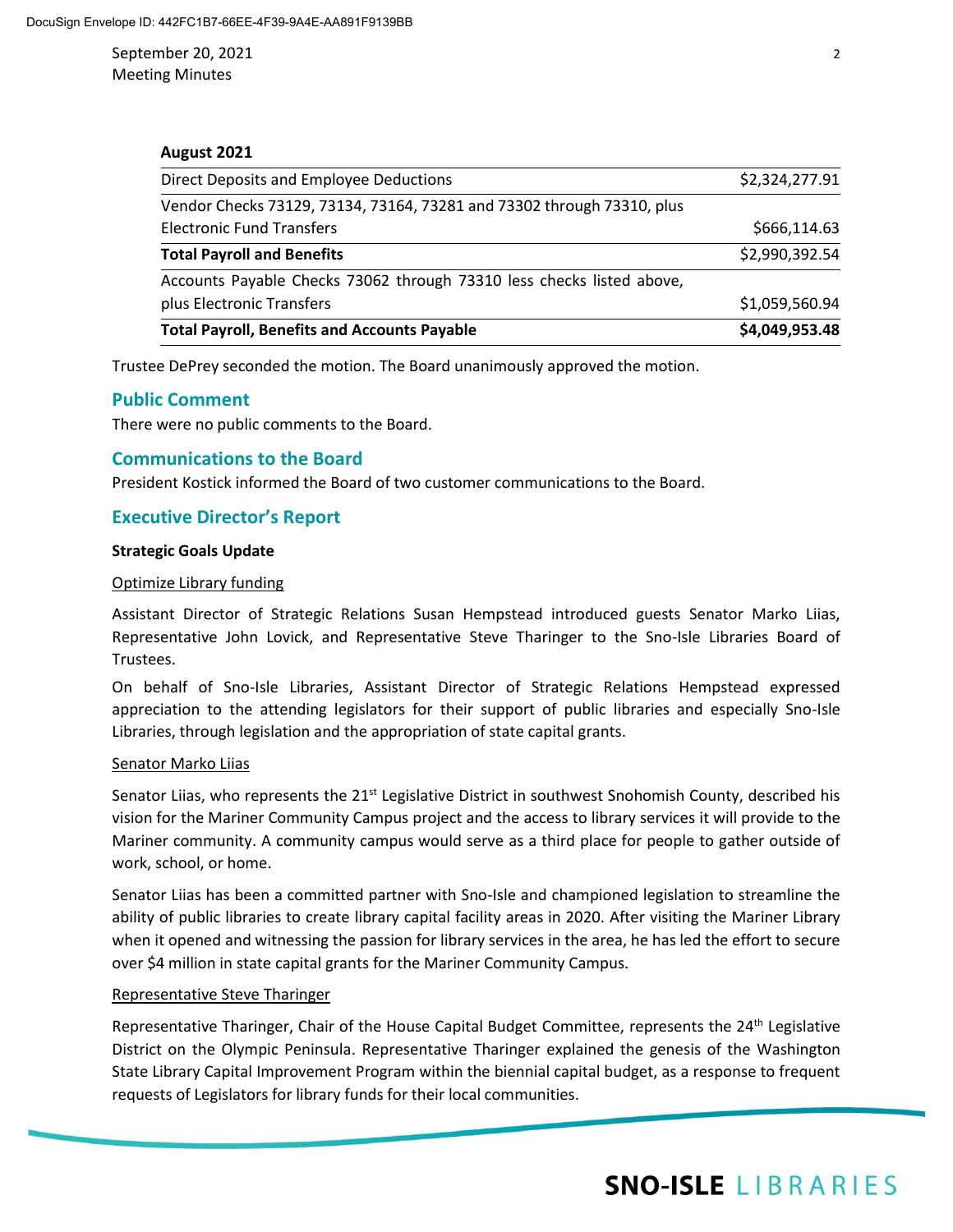September 20, 2021 3 Meeting Minutes

Representative Tharinger commended Sno-Isle for their strong applications to the Library Capital Improvement Program and emphasized the importance of libraries to strong communities across the state.

### Representative John Lovick

Representative Lovick, Deputy Speaker pro tem, who represents the 44<sup>th</sup> Legislative District in Snohomish County shared personal experiences with public libraries and the value they have had for him and his family. He complimented Sno-Isle on the relocation of the Lake Stevens Library to a temporary location.

Representative Lovick's ongoing support for the development of a permanent Lake Stevens Library has resulted in the Legislature awarding over \$3 million for an early learning focused library in Lake Stevens.

### Create Inspiring Spaces

Assistant Director of Capital Strategy and Planning Chy Ross provided the Board an update on the Libraries' Capital Framework initiative and the status of capital planning and strategy.

The Board discussed the framework and expressed appreciation for the thorough and comprehensive information included in the dashboard.

### **Library presentation**

# Oak Harbor Library

Oak Harbor Library Manager Jane López-Santillana commended library staff's continued work to meet the needs of the diverse community of Oak Harbor.

Jane showcased the Oak Harbor Library's extensive language collection and highlighted the Library's strong partnership with the local school district.

#### **Executive Director's report**

Executive Director Thompson highlighted the following information from the Executive Director's report:

Stories in Democracy interviews.

- Congresswoman Pramila Jayapal.
- Congressman Rick Larson.

# Federal Communications Commission (FCC) Roundtable

On August 27, Acting Director of Technical Services Nick Fuchs joined Congresswoman Suzan DelBene for a conversation about rural broadband with Acting FCC Chairwoman Jessica Rosenworcel and other regional broadband stakeholders.

#### Arlington Library Board

Following the transfer of the Arlington Library building to Sno-Isle Libraries, the Arlington City Council dissolved the Arlington Library Board.

#### Covid-19 update

The Library continues to follow statewide face mask mandates. Both customers and staff are required to wear masks when in a Sno-Isle Libraries building. The Library continues to offer contact-free services. The Library is monitoring vaccine mandate developments.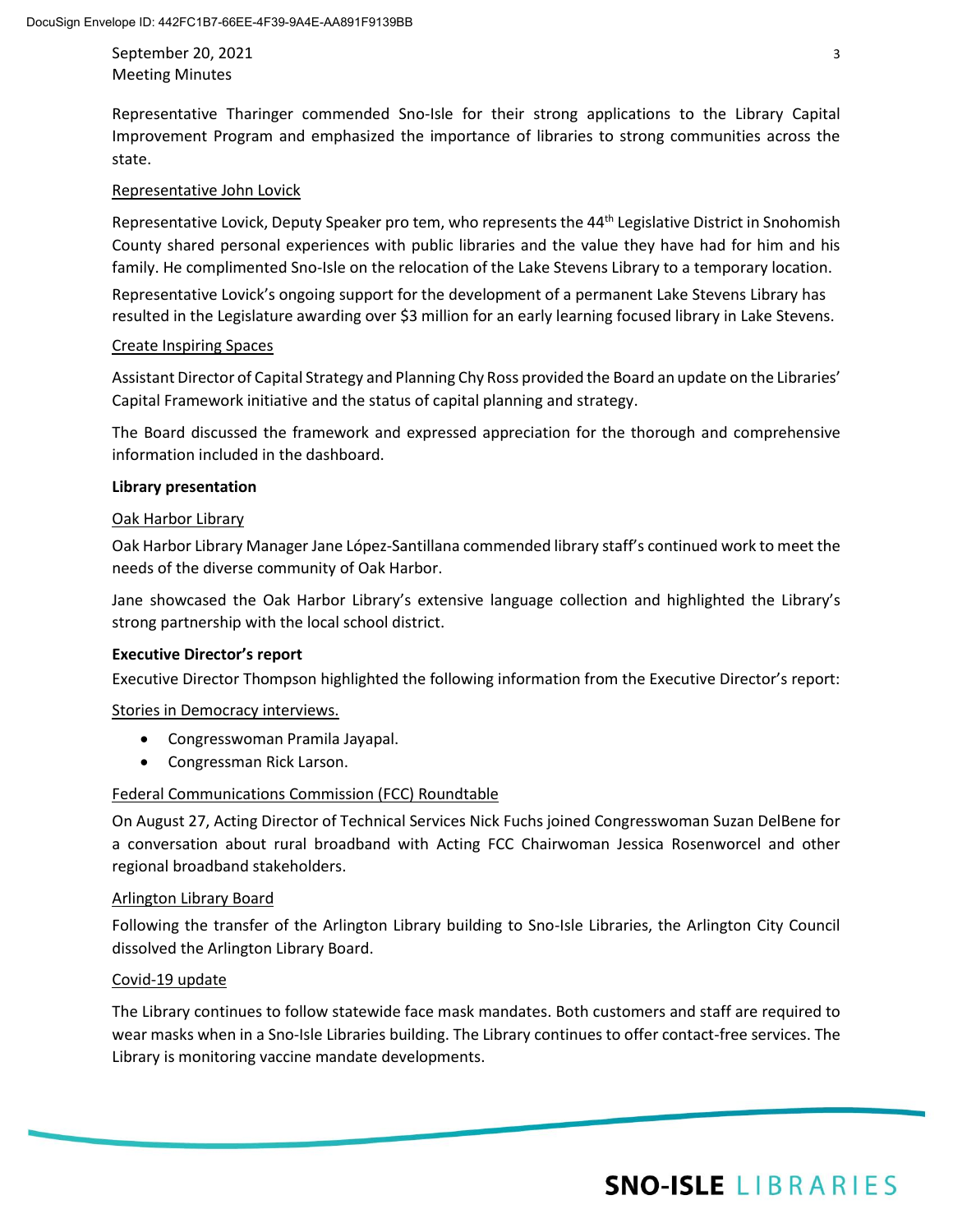September 20, 2021 4 Meeting Minutes

# Volunteers

Due to the Covid-19 pandemic, the Sno-isle Libraries volunteer program has been temporarily paused since March of 2020. Executive Director Thompson informed the Board that a letter will be sent to Sno-Isle Library volunteers expressing appreciation for their continued dedication. The Library is working to welcome volunteers back in 2022.

# Strategic goals

In addition to the strategic goals highlighted earlier, the Library is currently engaged in the following projects.

# *Enhance Library Services*

- The Sno-Isle Libraries app was launched in September to positive reviews from customers.
- Back to school campaign for students to get a library card, "The ultimate back-to-school supply."
- American Sign Language (ASL) language accessibility information was included in this month's board packet. Work is currently underway to include accessibility information on all programing announcements as well as the Sno-Isle Libraries website.

# *Create Inspiring Spaces*

- Temporary Lake Steven library opened.
- Express lockers in Monroe and Camano have opened.

# Requests for Proposals

• Requests for proposals (RFPs) have been released for Workforce Diversity Advisory Group, Capital planning, and Library collections.

# Sno-Isle Libraries Foundation

• Reffett Associates has been selected to lead the Sno-Isle Libraries Foundation Executive Director search. In addition to focus groups, Reffett Associates will be sending surveys to stakeholders.

# **Financial Update**

Finance and Facilities Director Gary Becker provided the financial update for July and August.

- July's revenues are \$100,000 under budgeted amount for 2021, and expenses are \$800,000 below budget. The sum of both variances equals approximately \$800,000 in surplus for July.
- To date, revenues are \$35.1 million placing revenues in line with the budget for 2021. To date, the Library is \$5.5 million favorable to budget.

# **New Business**

# **2022 Budget update**

Finance and Facilities Director Becker provided a preliminary 2022 budget update including an overview of key changes to revenue and expenditures. The 2022 proposed budget will be presented at the October board meeting.

# **President, Trustee Committees, and Foundation Representative Reports**

# **President's Report**

# President's Report/Executive Committee

President Kostick reported that the Executive Committee will meet with Coraggio Group in October to review their recommendations for the Executive Director evaluation.